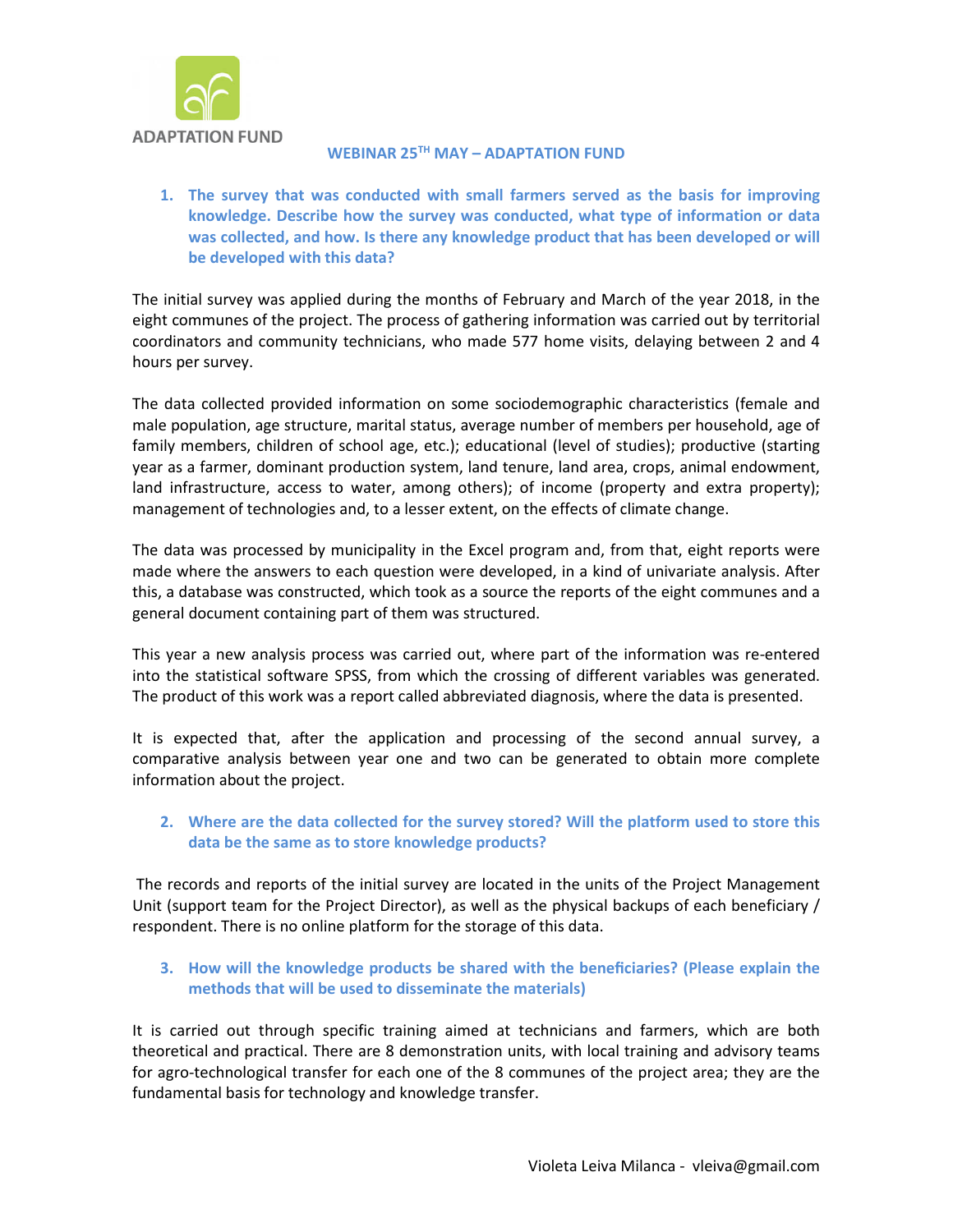

For the development of these units a local training team was composed of agronomists, veterinarians and agricultural technicians. These people were contracted by the project to take charge of the demonstration units and training, and by professionals of the INIA (Agricultural Research Institute) in charge of different specialties, such as beekeeping, sheep, cereals, forage crops, horticulture.

There have been practical experiences of training on soil management, crops, and other practices that will allow farmers to better face adaptation to climate change. It is also contemplated for the third year dissemination of knowledge at the level of rural schools, so that students are agents of promotion of adaptation techniques.

The training activities of these units focus on three main themes:

- A. Training in sustainable soil management: plowing practices, fertilization practices, soil fertility recovery practices, holistic soil management.
- B. Training in the use of crops, fodder crops, fruit trees and livestock that are tolerant of climate variability and climate change.
- C. Training in efficient water management and harvesting and storage of water.

There has been subsidization of 558 farms for small farmers, where rainwater harvesters, water storage tanks and a greenhouse for technically advanced vegetables are being installed. These farmers will be trained to work the greenhouse and harvest water once the project is finished.

In the following tables are detailed training developed to date with the methodology and support material and dissemination delivered.

### **Component 1: Technological support and capacity building in appropriate agricultural practices in the face of climate change (management of salaries, water, livestock and crops).**

| <b>TRAINING</b>                                     | <b>METHODOLOGY</b> | <b>WOMEN</b> | <b>MENS</b> | <b>ASSISTANTS</b> |
|-----------------------------------------------------|--------------------|--------------|-------------|-------------------|
| Soil characterization training                      | Field practice     |              | 13          | 15                |
| C RAINING establishment and management of grassland | Field practice     |              |             |                   |
|                                                     |                    | 6            | 10          | 16                |
| Course "Ovine management under rainfed conditions"  | Field practice     |              |             |                   |
|                                                     |                    | 0            | 8           | -8                |
| <b>Communications seminar</b>                       | <b>Theoretical</b> | 6            | 13          | 19                |

Training directed to technicians, professionals and farmers carried out in the period:

#### Training beneficiaries (farmers) and professionals and technicians:

| <b>TRAINING</b>                                                                                 | <b>METHODOLOGY</b> | <b>WOMEN</b> | <b>MENS</b> | <b>ASSISTANTS</b> | <b>DIFFUSION</b><br><b>SUPPORT</b><br><b>MATERIAL</b> | OR |
|-------------------------------------------------------------------------------------------------|--------------------|--------------|-------------|-------------------|-------------------------------------------------------|----|
| Training in soil and water conservation<br>techniques                                           | Theoretical        | 146          | 157         | 303               |                                                       |    |
| Future Congress: talk challenges for Theoretical<br>regional agriculture in the face of climate |                    | 11           | 30          | 41                | -trip project                                         |    |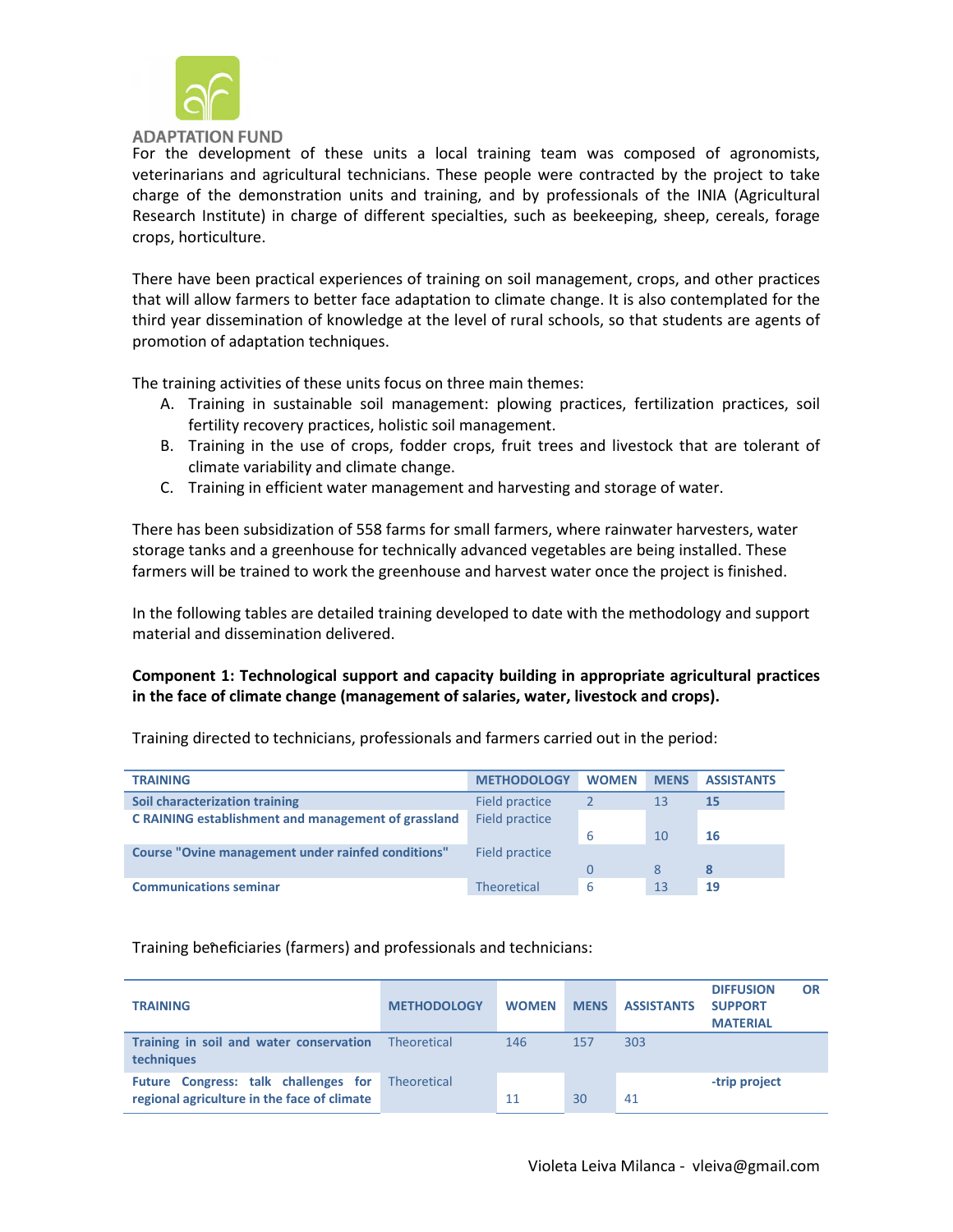

### **ADAPTATION FUND**

| change and genetic improvement                                                                                                                    |                           |     |     |        |                                                                                                    |
|---------------------------------------------------------------------------------------------------------------------------------------------------|---------------------------|-----|-----|--------|----------------------------------------------------------------------------------------------------|
| <b>INIA Hidango field day</b>                                                                                                                     | <b>Practice field</b>     | 263 | 353 | 616    | <b>Primer</b><br>organic<br>amendment<br><b>Beekeeping</b><br>primer<br>-Comatic climate<br>change |
| <b>Demonstration unity Christmas field day</b>                                                                                                    | Practice field            | 37  | 14  | 51     | -trip project                                                                                      |
| Exposure to the advisory council of<br>farmers: effects of climate change in<br>agriculture                                                       | <b>Theoretical</b>        | 24  | 26  | 50     |                                                                                                    |
| <b>Fundamentals of irrigation and climate</b><br>change, effects and challenges of small-<br>scale rainfed agriculture in the O'Higgins<br>region | Theoretical,<br>diffusion | 21  | 26  | 47     |                                                                                                    |
| <b>Rainwater harvest induction</b>                                                                                                                | Practice,<br>diffusion    | 61  | 65  | 126    | -Triptical project<br>-Thyptic bokashi                                                             |
| <b>Hydroponic green forage induction</b>                                                                                                          | Practice,<br>diffusion    | 33  | 49  | 82     | -Informative INIA<br>on production of<br><b>FVH</b>                                                |
| <b>Course update operators SIRSD-S</b>                                                                                                            | <b>Theoretical</b>        | 18  | 71  | 89     |                                                                                                    |
| Land conservation management for<br>rainfed crops                                                                                                 | <b>Theoretical</b>        | 23  | 19  | 42     |                                                                                                    |
| Management of rainwater harvesters<br>and greenhouses                                                                                             | <b>Field practice</b>     | 49  | 67  | 116    |                                                                                                    |
| <b>Training in soil and forage resources</b>                                                                                                      | <b>Theoretical</b>        | 3   | 17  | twenty |                                                                                                    |
| <b>Bee production</b>                                                                                                                             | <b>Theoretical</b>        | 57  | 94  | 151    | -Buttle                                                                                            |
| Hydroponic green forage workshop                                                                                                                  | <b>Field practice</b>     | 47  | 67  | 114    | - INIA news about<br><b>FVH production</b>                                                         |
| Visit and training at the Center for<br><b>Sustainability and Climate Change</b>                                                                  | <b>Field practice</b>     | 9   | 16  | 25     |                                                                                                    |
| Ovine management course under rainfed<br>conditions                                                                                               | <b>Theoretical</b>        | 5   | 33  | 38     |                                                                                                    |
| Production of quinoa under rainfed<br>conditions                                                                                                  | <b>Field practice</b>     | 45  | 50  | 95     |                                                                                                    |
| <b>Preparation of bio inputs workshop</b>                                                                                                         | <b>Field practice</b>     | 7   | 9   | 16     | -Thyptic bokashi                                                                                   |

**Component 2: Implementation of an information system for risk management and adaptation to climate change**

|                 |                    |              |  | <b>DIFFUSION</b>                 |  |
|-----------------|--------------------|--------------|--|----------------------------------|--|
| <b>TRAINING</b> | <b>METHODOLOGY</b> | <b>WOMEN</b> |  | MENS ASSISTANTS SUPPORT MATERIAL |  |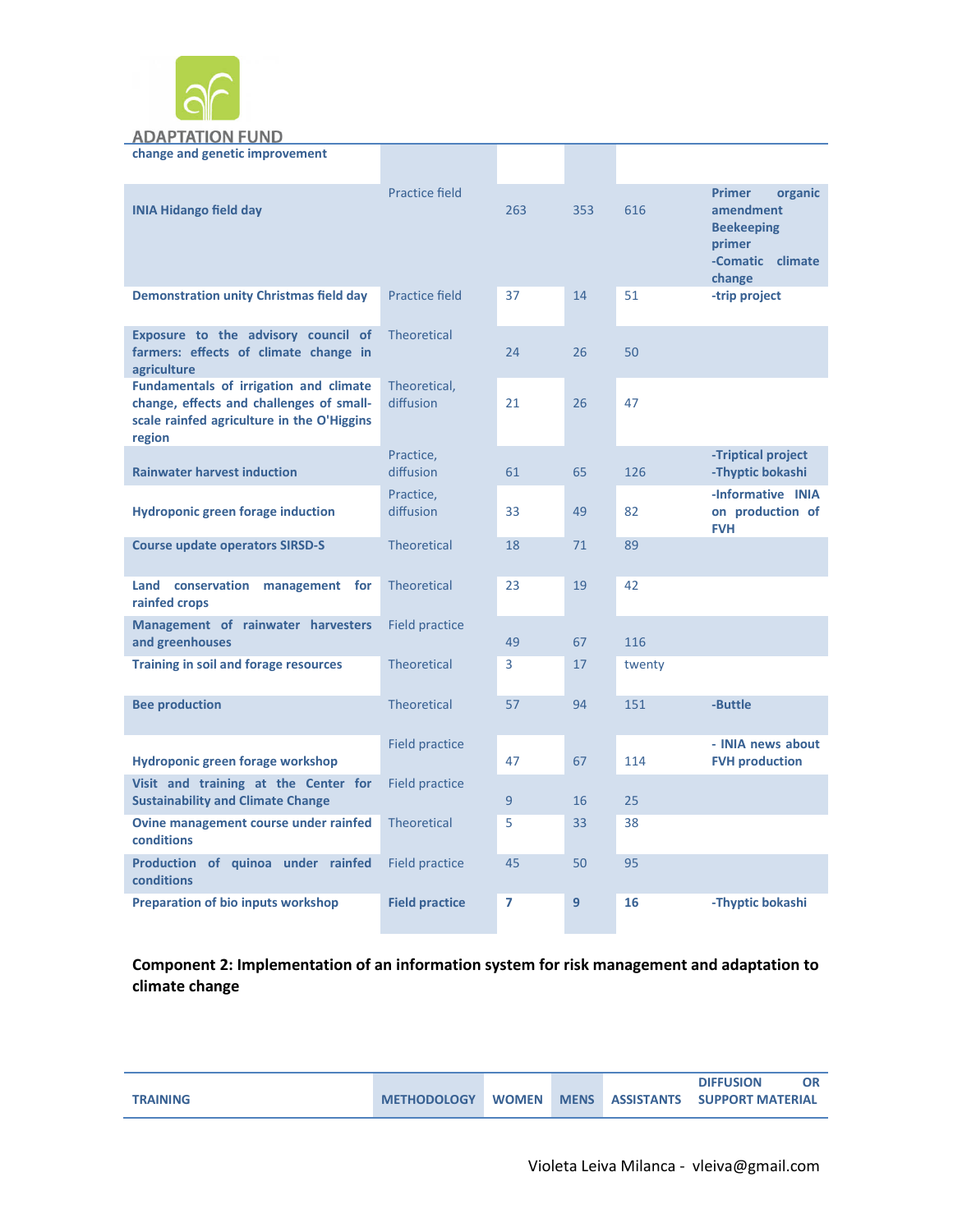

#### **ADAPTATION FUND**

| <b>Participatory</b><br><b>climatic</b><br>table<br>agro<br><b>Marchigue</b>                           |         | 43 | 131 | 174 | climatic<br>Agro<br>monitor           |
|--------------------------------------------------------------------------------------------------------|---------|----|-----|-----|---------------------------------------|
| Seminar "Climate Risk Management"                                                                      |         | 38 | 69  | 107 |                                       |
| Installation and use of remote sensors                                                                 |         | 8  | 30  | 38  |                                       |
| <b>XII Course E-Learning Management of</b><br>Climatic Risks linked to the sector<br>Silvoagropecuario | On-line | 10 | 20  | 30  | <b>Downloadable</b><br>study material |

# **4. Has AGCI thought about maintaining the transfer of knowledge after the completion of the project? Please explain how the NIE plans to address this.**

Regarding the sustainability of the project, the coordination of the project is currently working on the elaboration of several agreements with other governmental institutions. These agreements have as a counterpart the regional government and several institutions and services that have competences at the regional level regarding agriculture and adaptation to climate change. The objective is to obtain financing and institutional commitments that will allow for the accompaniment of the farmers benefiting from the project, so that they can continue to implement what they have learned in adapting to change and avoid overloading their agricultural systems.

Among the institutions that are being negotiated are: The agricultural livestock service (SAG), the national forestry corporation (CONAF), the solidarity and investment fund (FOSIS), the national geology and mining service (SERNAGEOMIN), and the provincial education department:

- SAG: The agricultural and livestock service has a meeting with the legal team of the project for area for Tuesday, April 23rd.
- CONAF: The National Forestry Corporation, through its director Mr. Marcelo Cerda, is developing a Regional Plan for Prevention and fighting forest fires. Currently exist some agreements on which the final one will be built:
	- o Use of machinery available in downtime to carry out short fires in the coastal drylands, this at the request of the Project Director, which will also allow us to cover part of the goal of the project.
	- o Attained the goal on which CONAF provide a number of trees, which would be delivered for year 3 of the project.
- FOSIS: meetings have been conducted with this institution as it is working in a proposal for the midterm evaluation in order to address all the social and communal aspects that the project affects, if approved, with these inputs it is possible to generate the collaboration agreement.